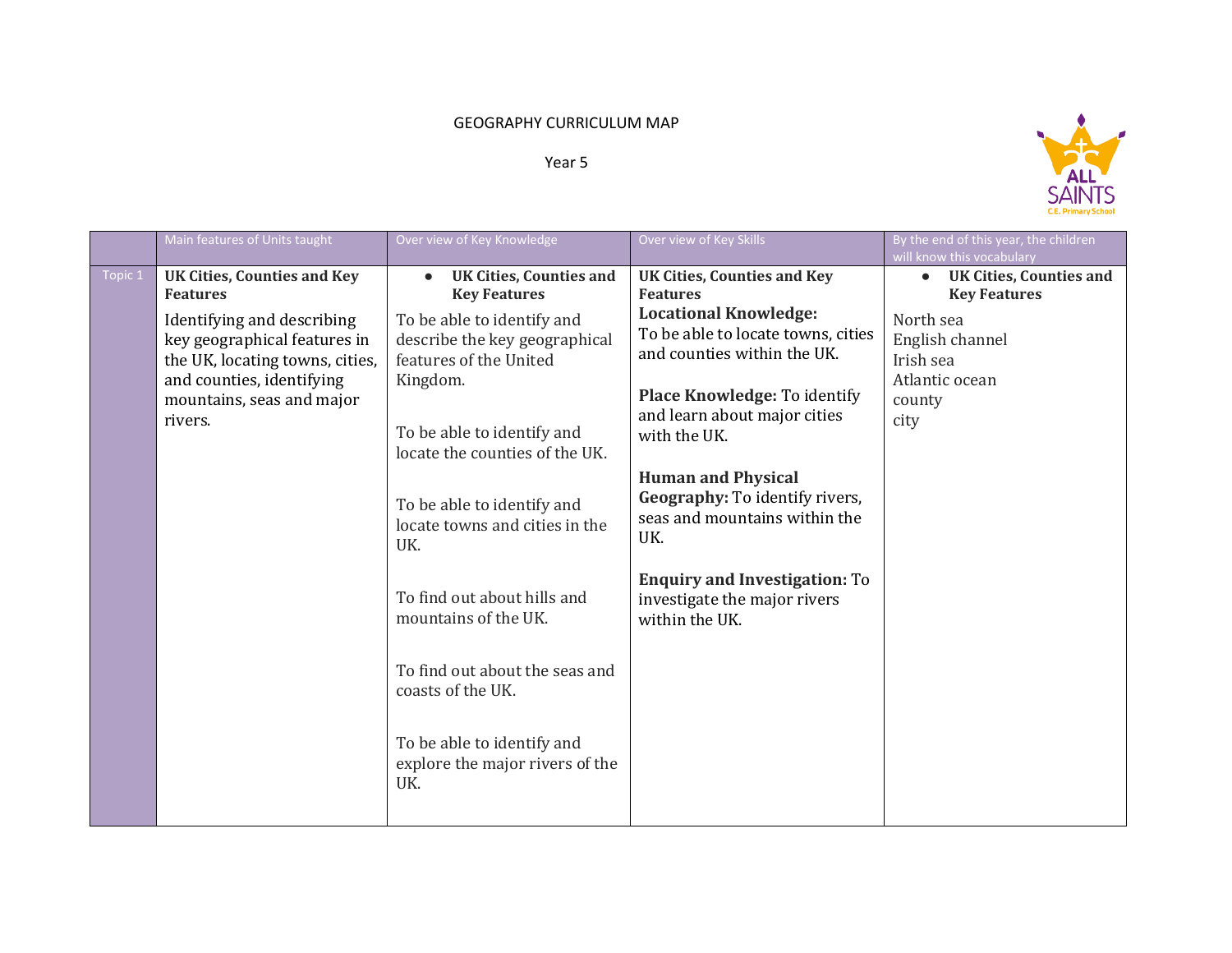| Topic 2 | <b>Where Does Food Come</b>                                                                                                                                                                                                                                                                                                                                                                | <b>Where Does Food Come</b>                                                                                                                                                                                                                                                               | <b>Where Does Food Come</b>                                                                                                                                                                                                                                                                                                                                           | <b>Where Does Food Come</b>                                                           |
|---------|--------------------------------------------------------------------------------------------------------------------------------------------------------------------------------------------------------------------------------------------------------------------------------------------------------------------------------------------------------------------------------------------|-------------------------------------------------------------------------------------------------------------------------------------------------------------------------------------------------------------------------------------------------------------------------------------------|-----------------------------------------------------------------------------------------------------------------------------------------------------------------------------------------------------------------------------------------------------------------------------------------------------------------------------------------------------------------------|---------------------------------------------------------------------------------------|
|         | From?                                                                                                                                                                                                                                                                                                                                                                                      | From?                                                                                                                                                                                                                                                                                     | From?                                                                                                                                                                                                                                                                                                                                                                 | From?                                                                                 |
|         | Understanding that food<br>comes from all around the<br>world, understanding how<br>temperate and tropical<br>climate zones produce food,<br>describing how biomes can<br>produce more food,<br>exploring how food is<br>produced in mediterranean<br>climates, understanding food<br>produce within the UK,<br>identifying how trade links<br>contribute to food being sold<br>in the UK. | To understand that the food<br>we eat comes from many<br>different places around the<br>world.<br>To know how land in<br>temperate climate zones is<br>used to produce food.<br>To know how land in tropical<br>climate zones is used to<br>produce food.<br>To describe the way in which | <b>Locational Knowledge: To</b><br>locate temperate, tropical and<br>mediterranean climate zones.<br>Place Knowledge: To know<br>how food is produced in several<br>different areas and<br>temperatures.<br><b>Enquiry and Investigation:</b><br>Researching/investigating how<br>food is produced in different<br>areas and how trade affects sale<br>within the UK. | climate<br>temperate<br>tropical<br>produce<br>trade links<br>mediterranean<br>biomes |
|         |                                                                                                                                                                                                                                                                                                                                                                                            | land in tropical biomes is<br>being changed to enable more<br>food to be produced.<br>To explore how food is<br>produced in mediterranean<br>climate zones.<br>To explain how land is used to<br>produce food in the UK.                                                                  |                                                                                                                                                                                                                                                                                                                                                                       |                                                                                       |
| Topic 3 | <b>The Amazon Rainforest</b>                                                                                                                                                                                                                                                                                                                                                               | To understand and describe<br>the trade links that enable<br>food from around the world to<br>be sold in the United Kingdom.<br><b>The Amazon Rainforest</b>                                                                                                                              | <b>The Amazon</b>                                                                                                                                                                                                                                                                                                                                                     | <b>The Amazon</b>                                                                     |
|         |                                                                                                                                                                                                                                                                                                                                                                                            |                                                                                                                                                                                                                                                                                           | <b>Rainforest</b>                                                                                                                                                                                                                                                                                                                                                     | Rainforest                                                                            |